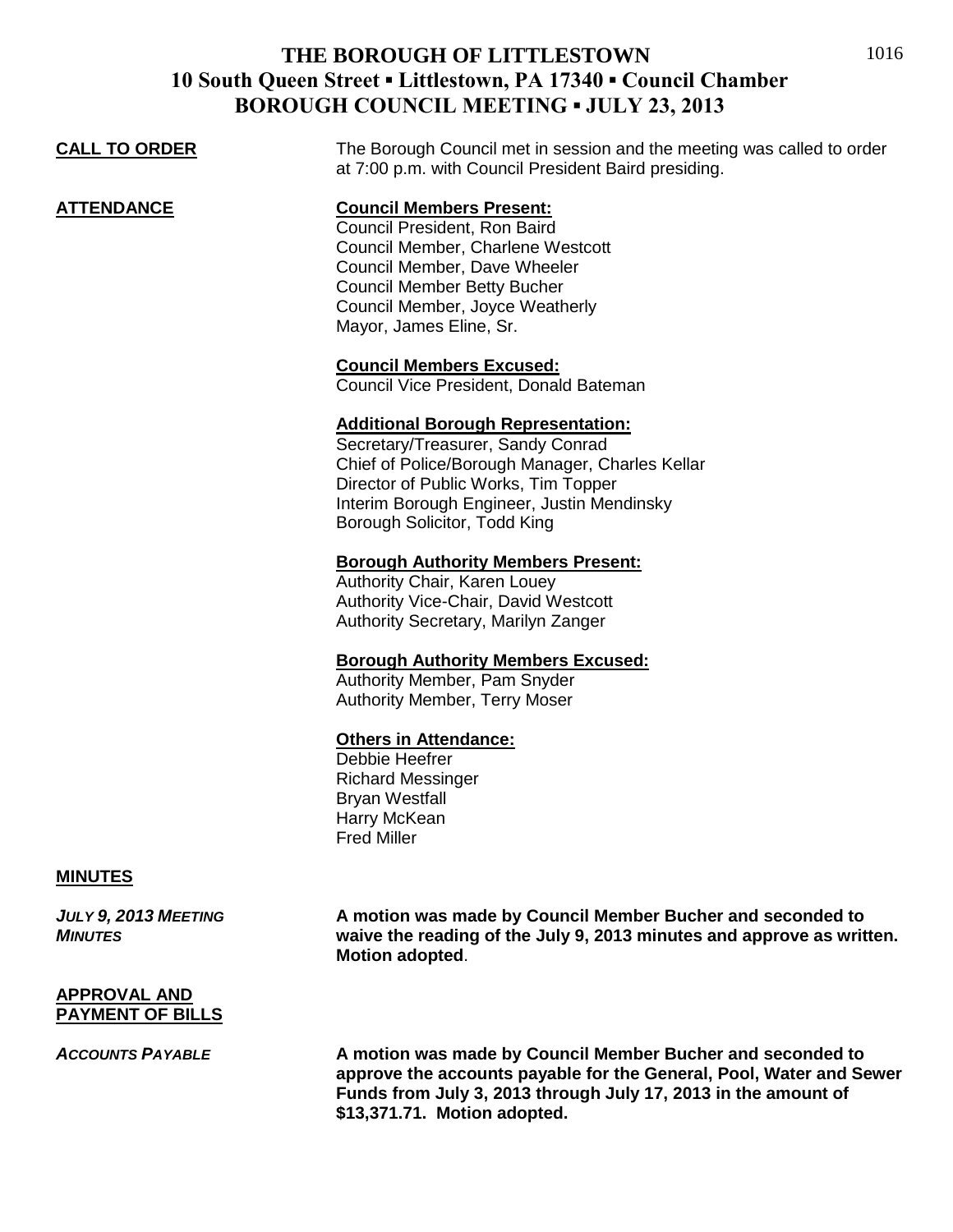| <b>PAYROLL</b>                                          | A motion was made by Council Member Bucher and seconded to<br>approve the payroll from July 3, 2013 through July 17, 2013 in the<br>amount of \$42,437.09. Motion adopted.                                                                                                                                                                                                                                                                                                                                                                                                                                                                              |
|---------------------------------------------------------|---------------------------------------------------------------------------------------------------------------------------------------------------------------------------------------------------------------------------------------------------------------------------------------------------------------------------------------------------------------------------------------------------------------------------------------------------------------------------------------------------------------------------------------------------------------------------------------------------------------------------------------------------------|
| <b>REVENUE AND EXPENSE</b><br><b>REPORT FOR JUNE</b>    | A motion was made by Council Member Bucher and seconded to<br>approve the Revenue and Expense Report for the month of June.<br>Motion adopted.                                                                                                                                                                                                                                                                                                                                                                                                                                                                                                          |
| <b>NON-AGENDA ITEMS</b>                                 |                                                                                                                                                                                                                                                                                                                                                                                                                                                                                                                                                                                                                                                         |
| <b>LITTLESTOWN BLUE BAND</b>                            | A motion was made by Council Member Bucher and seconded to<br>approve the request from the Littlestown Blue Band to have use of a<br>pavilion on Thursday Afternoon on August 1, 2013 and to be admitted<br>into the pool from 3:00pm to 5:30pm. Council President Baird stated<br>that this was a non-agenda item and asked for public comments. Motion<br>adopted.                                                                                                                                                                                                                                                                                    |
| <b>AMENDMENTS TO THE</b><br><b>NON-UNIFORM HANDBOOK</b> | A motion was made by Council Member Bucher and seconded to<br>to adopt the following amendments to the Non-Uniform Handbook:                                                                                                                                                                                                                                                                                                                                                                                                                                                                                                                            |
|                                                         | 1. Under Leave Time add: at their anniversary date. Any unused<br>vacation leave will not be carried over.                                                                                                                                                                                                                                                                                                                                                                                                                                                                                                                                              |
|                                                         | 2. Add to V. Pension Plans: a.) Defined Benefit Plan - The<br>Borough will provide a pension program for all regular and<br>salaried, full-time employees after twelve consecutive months<br>of employment as provided by Borough Ordinance.                                                                                                                                                                                                                                                                                                                                                                                                            |
|                                                         | 3. Change "his" to "his/her"                                                                                                                                                                                                                                                                                                                                                                                                                                                                                                                                                                                                                            |
|                                                         | 4. Under Conditions of Employment - Employee Categories,<br>change C) Part-Time to read:<br>A part-time employee is one who regularly works up to<br>thirty-two hours per week or may work for a specific period or<br>for the duration of a specific assignment. A part-time<br>employee is paid an hourly rate for the number of hours<br>worked each week up to but not exceeding 32 hours in a work<br>week unless authorized by the Borough Manager or Borough<br>Secretary/Treasurer. From time to time a part-time employee<br>may be offered a permanent position with the Borough. If<br>your status should change from part-time to permanent |

**your status should change from part-time to permanent without a break in service, and you regularly worked at least twenty (20) hours per week in you part-time position, your prior tenure will be applied toward any tenure required for permanent employee benefits and toward your probationary period.** 

Council President Baird stated that this was a non-agenda item and asked for any questions or comments. **Motion adopted.**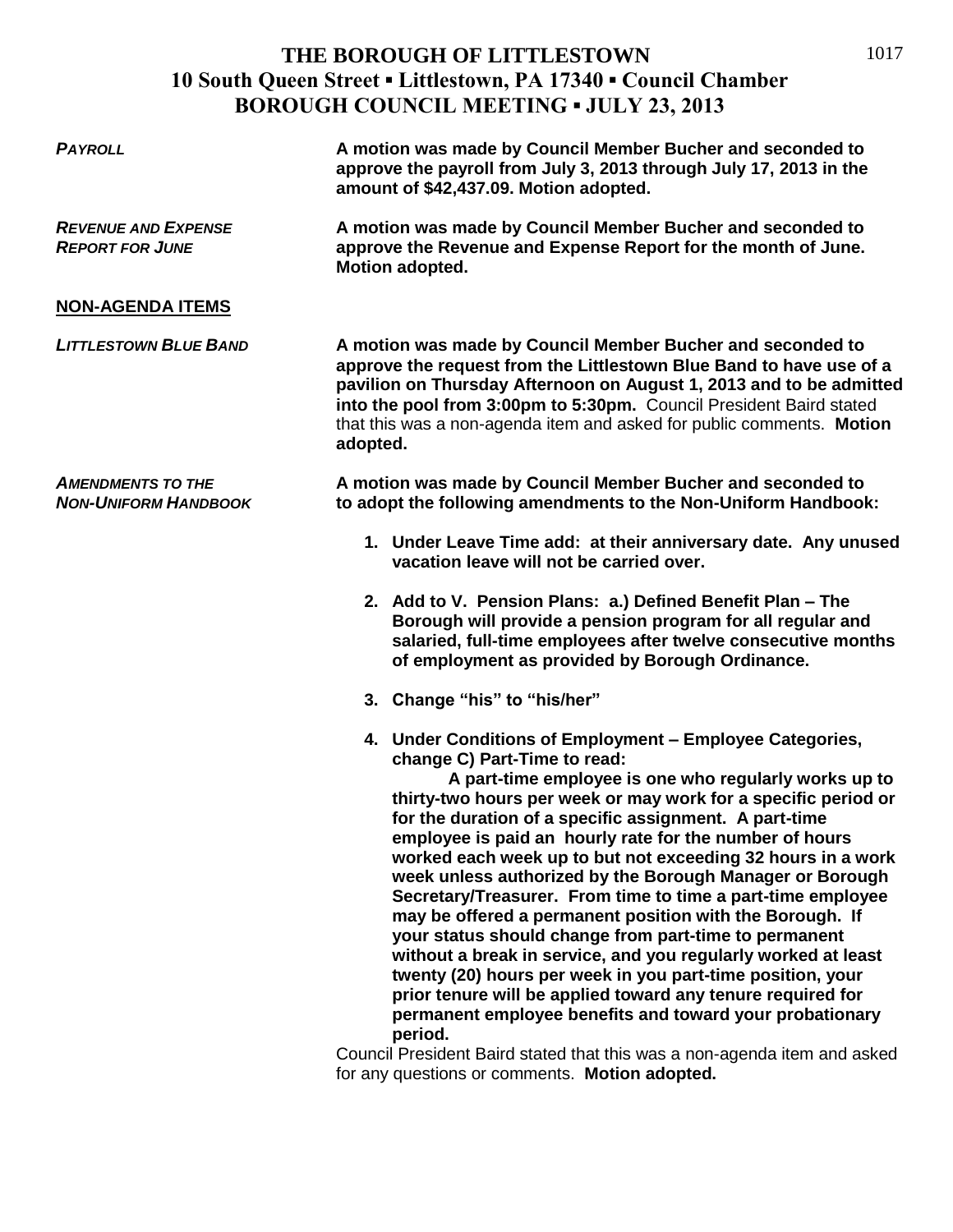#### **RECREATION BOARD**

| <b>RECOMMENDATIONS FROM THE</b><br><b>RECREATION BOARD</b>                         | A motion was made by Council Member Bucher and seconded to<br>approve the recommendations from the Recreation Board to deny the<br>following:<br>1. request from Harvest Chapel requesting to rent the Littlestown<br>Pool for their event.                                                                                                               |
|------------------------------------------------------------------------------------|-----------------------------------------------------------------------------------------------------------------------------------------------------------------------------------------------------------------------------------------------------------------------------------------------------------------------------------------------------------|
|                                                                                    | 2. request from Steve Laughman requesting a discount/waiver of<br>recreation field use fees.                                                                                                                                                                                                                                                              |
|                                                                                    | And to approve the recommendations from the Recreation Board to<br>approve the following:<br>1. hire Caren Evans and Justin Keith to fill the vacancies in the<br>summer recreation program for \$7.25/hr.                                                                                                                                                |
|                                                                                    | 2. to approve and accept the resignation of board member Cerel<br>Grimaldi effective immediately.<br>Council President Baird stated that this was a non-agenda item and asked<br>for public comments. Motion adopted.                                                                                                                                     |
| <b>RECESS</b>                                                                      | Council President Baird recessed the meeting of the Littlestown Borough<br>Council for the Borough Authority Meeting to be called to order at 7:15pm.                                                                                                                                                                                                     |
| <b>BOROUGH AUTHORITY</b>                                                           | Borough Authority Chair, Louey called the meeting of the Littlestown<br>Borough Authority meeting to order at 7:15pm.                                                                                                                                                                                                                                     |
| <b>PAYMENT APPLICATION #5</b><br><b>SWAM ELECTRIC, CONTRACT 12-2</b>               | A motion was made by Borough Authority Secretary, Zanger and<br>seconded to approve Payment Application #5 to Swam Electric for<br>contract 12-2 in the amount of \$102,119.40. Motion adopted                                                                                                                                                            |
| <b>PAYMENT APPLICATION #6</b><br><b>T-A-H CONSTRUCTION</b><br><b>CONTRACT 12-1</b> | A motion was made by Borough Authority Vice-Chair, Westcott and<br>seconded to approve Payment Application #6 to T-A-H Construction<br>for contract 12-1 in the amount of \$415,582.73. Motion adopted.                                                                                                                                                   |
| <b>WORK CHANGE DIRECTIVE NO. 1</b>                                                 | A motion was made by Borough Authority Vice-Chair, Westcott and<br>seconded to approve Work Change Directive No. 1 for Contract 12-2,<br>Swam Electric in an increased amount of \$2,500.00 for circuit breaker<br>modifications. Borough Authority Chair, Louey stated that this was a<br>non-agenda item and asked for public comments. Motion adopted. |
| <b>RESIGNATION OF PAM SNYDER</b>                                                   | A motion was made by Borough Authority Vice-Chair, Westcott and<br>seconded to accept the resignation or board member Pam Snyder<br>effective immediately. Borough Authority Chair, Louey stated that this<br>was a non-agenda item and asked for public comments. Motion adopted.                                                                        |
| <b>ADJOURN</b>                                                                     | A motion was made by Borough Authority Vice-Chair, Westcott and<br>seconded to adjourn the meeting of the Littlestown Borough<br>Authority. Motion adopted.                                                                                                                                                                                               |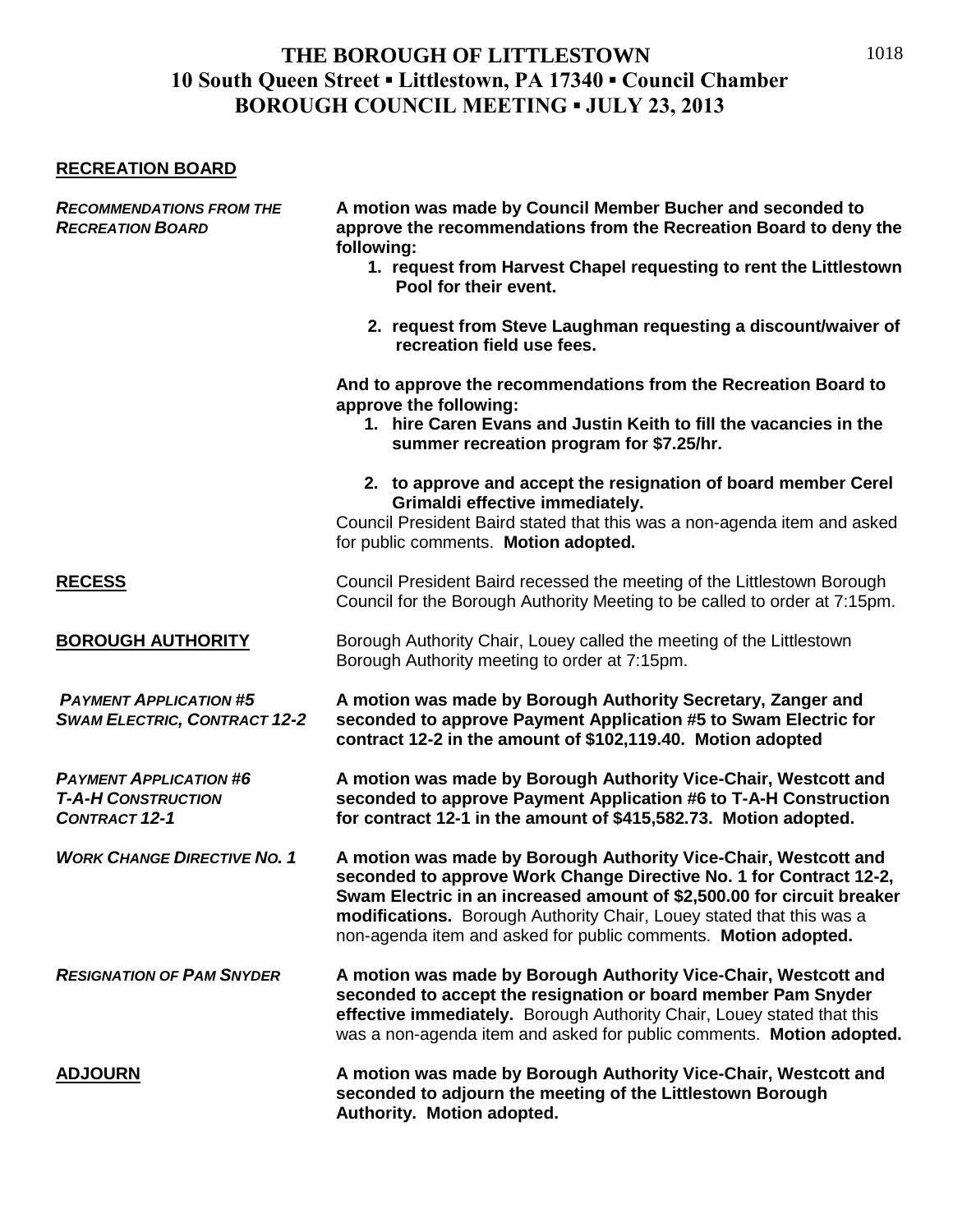The meeting was adjourned at 7:20pm.

| <b>RECONVENE</b>                                                                   | The meeting of the Littlestown Borough Council reconvened at 7:20pm.                                                                                                                                                                                                                                                                                                                                         |
|------------------------------------------------------------------------------------|--------------------------------------------------------------------------------------------------------------------------------------------------------------------------------------------------------------------------------------------------------------------------------------------------------------------------------------------------------------------------------------------------------------|
| <b>NEW BUSINESS</b>                                                                |                                                                                                                                                                                                                                                                                                                                                                                                              |
| <b>PAYMENT APPLICATION #5</b><br><b>SWAM ELECTRIC, CONTRACT 12-2</b>               | A motion was made by Council Member Bucher and seconded to<br>approve Payment Application #5 to Swam Electric for contract 12-2 in<br>the amount of \$102,119.40. Motion adopted                                                                                                                                                                                                                             |
| <b>PAYMENT APPLICATION #6</b><br><b>T-A-H CONSTRUCTION</b><br><b>CONTRACT 12-1</b> | A motion was made by Council Member Bucher and seconded to<br>approve Payment Application #6 to T-A-H Construction for contract<br>12-1 in the amount of \$415,582.73. Motion adopted.                                                                                                                                                                                                                       |
| <b>WORK CHANGE DIRECTIVE NO. 1</b>                                                 | A motion was made by Council Member Bucher and seconded to<br>approve Work Change Directive No. 1 for Contract 12-2, Swam<br>Electric in an increased amount of \$2,500.00 for circuit breaker<br>modifications. Borough Authority Chair, Louey stated that this was a<br>non-agenda item and asked for public comments. Motion adopted.                                                                     |
| <b>RESIGNATION OF PAM SNYDER</b>                                                   | A motion was made by Council Member Bucher and seconded to<br>accept the resignation or board member Pam Snyder effective<br>immediately. Borough Authority Chair, Louey stated that this was a non-<br>agenda item and asked for public comments. Motion adopted.                                                                                                                                           |
| <b>PLANNING COMMISSION</b>                                                         |                                                                                                                                                                                                                                                                                                                                                                                                              |
| <b>18 LUMBER STREET</b>                                                            | A motion was made by Council Member Bucher and seconded to<br>approve the recommendation from the Planning Commission to deny<br>the Henry F. G. Trott Subdivision Plan for 18 Lumber Street as<br>presented. Council President Baird stated that this was a non-agenda<br>item and asked for public comments. Motion adopted.                                                                               |
| <b>CARL'S CREATIONS BUILDING</b><br><b>312 NORTH QUEEN STREET</b>                  | A motion was made by Council Member Bucher and seconded to<br>deny the recommendation from the Planning Commission to amend<br>the Zoning Ordinance to allow churches and houses of worship as a<br>use by right in all districts of the Borough of Littlestown. Council<br>President Baird stated that this was a non-agenda item and asked for<br>public comments. Motion adopted.                         |
| <b>AMERICAN LEGION POST #321</b><br><b>ADDITION, 510 EAST KING STREET</b>          | A motion was made by Council Member Westcott and seconded to<br>table the recommendation from the Planning Commission to approve<br>the plans for the American Legion Post #321 addition at 510 East<br>King Street until the Borough Engineer reviews the plans and<br>provides comments. Council President Baird stated that this was a non-<br>agenda item and asked for public comments. Motion adopted. |